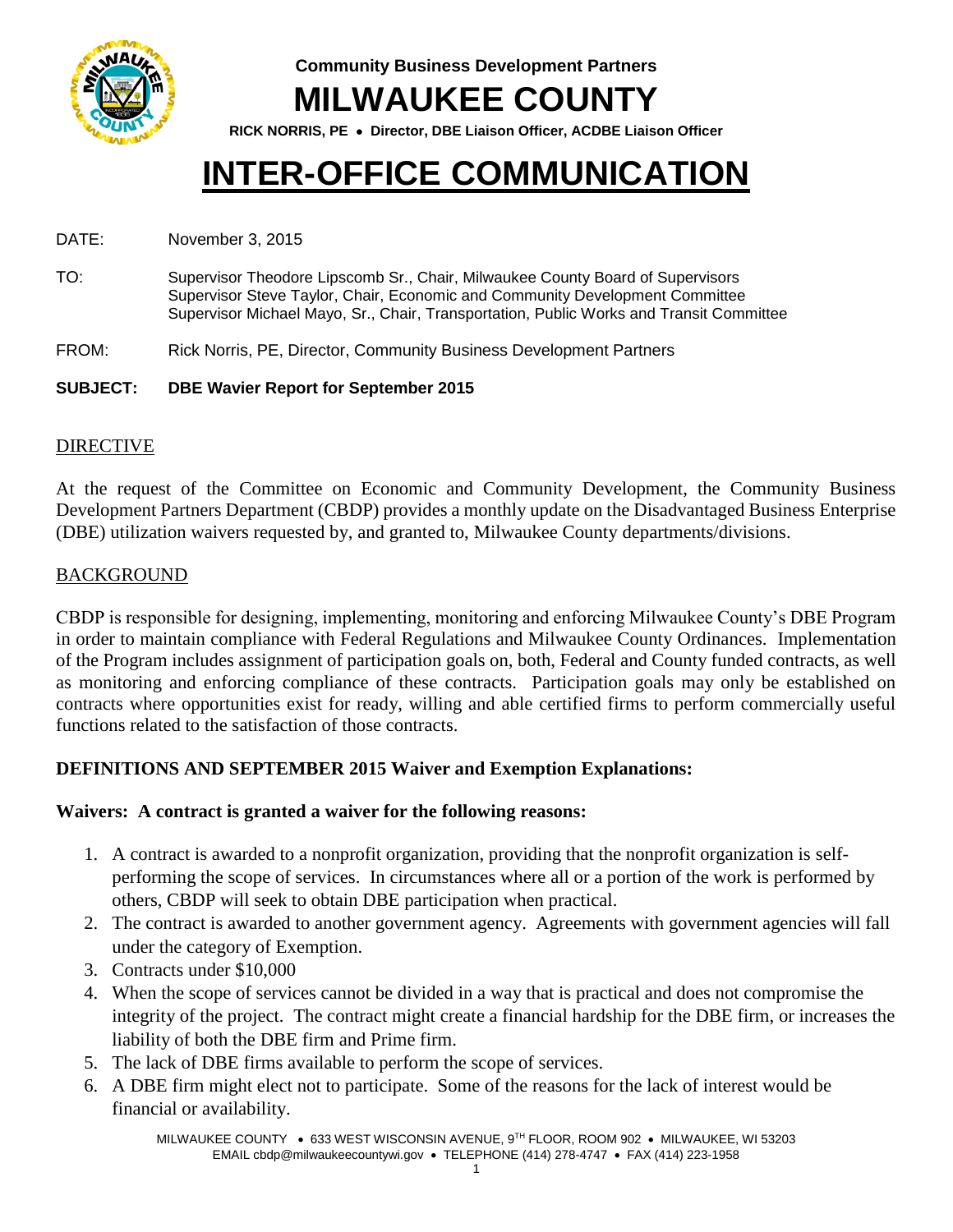

**Community Business Development Partners MILWAUKEE COUNTY**

#### **RICK NORRIS, PE Director, DBE Liaison Officer, ACDBE Liaison Officer**

#### **Exemption: A contract is granted an exemption for the reasons:**

- 1. *Contract* awarded to another governmental agency.
- 2. Transactions where Milwaukee County is receiving revenues related to leases, rental, donations, etc.
- 3. Nonprofit organizations that self-perform the work. Example, Community Advocates, universities, etc.
- 4. Contracts under \$10,000
- 5. Agreements where no money is exchanged. For example, an organization adopts a playground and use private funding to maintain the grounds.

#### **September 2015 Waiver and Exemption explanations:**

- 1. Contract between Milwaukee County Parks and GolfNOW, LLC, for \$103,500. Specialized software for managing golf courses.
- 2. Contract between Milwaukee County Parks and UW-Extension for support for the Nature in the Parks Program. \$265,000.
- 3. Contract between Emergency Management and Bay Communication for \$339,000. Specialized system associated with the County's 9 1 1 system.
- 4. Contract between Emergency Management and Honeywell International for \$190,000. Service agreement for County house building automation.

#### WAIVER REQUESTS

When CBDP receives a waiver request from a department/division, staff thoroughly reviews it and available supporting documentation before rendering a determination. The Director may require staff to gather more comprehensive information or to provide more detailed clarification regarding any identified issues prior to issuing a determination.

#### WAIVER REPORT SUMMARY

| <b>Total Contracted Dollars for Period</b>            | \$6,105,601   |
|-------------------------------------------------------|---------------|
| <b>Total Contracted Dollars w/o DBE Participation</b> | \$2,125,024   |
| Percentage of Contracts w/o DBE Participation         | <b>34.80%</b> |
| <b>Total Contracted Dollars w/ Waiver Approval</b>    | \$1,156,278   |
| Percentage of Contracts w/ Waiver Approval            | 18.94%        |
| <b>Total Contracted Dollars w/o Waiver Approval</b>   | \$99,950      |
| Percentage of Contracts w/o Waiver Approval           | 1.64%         |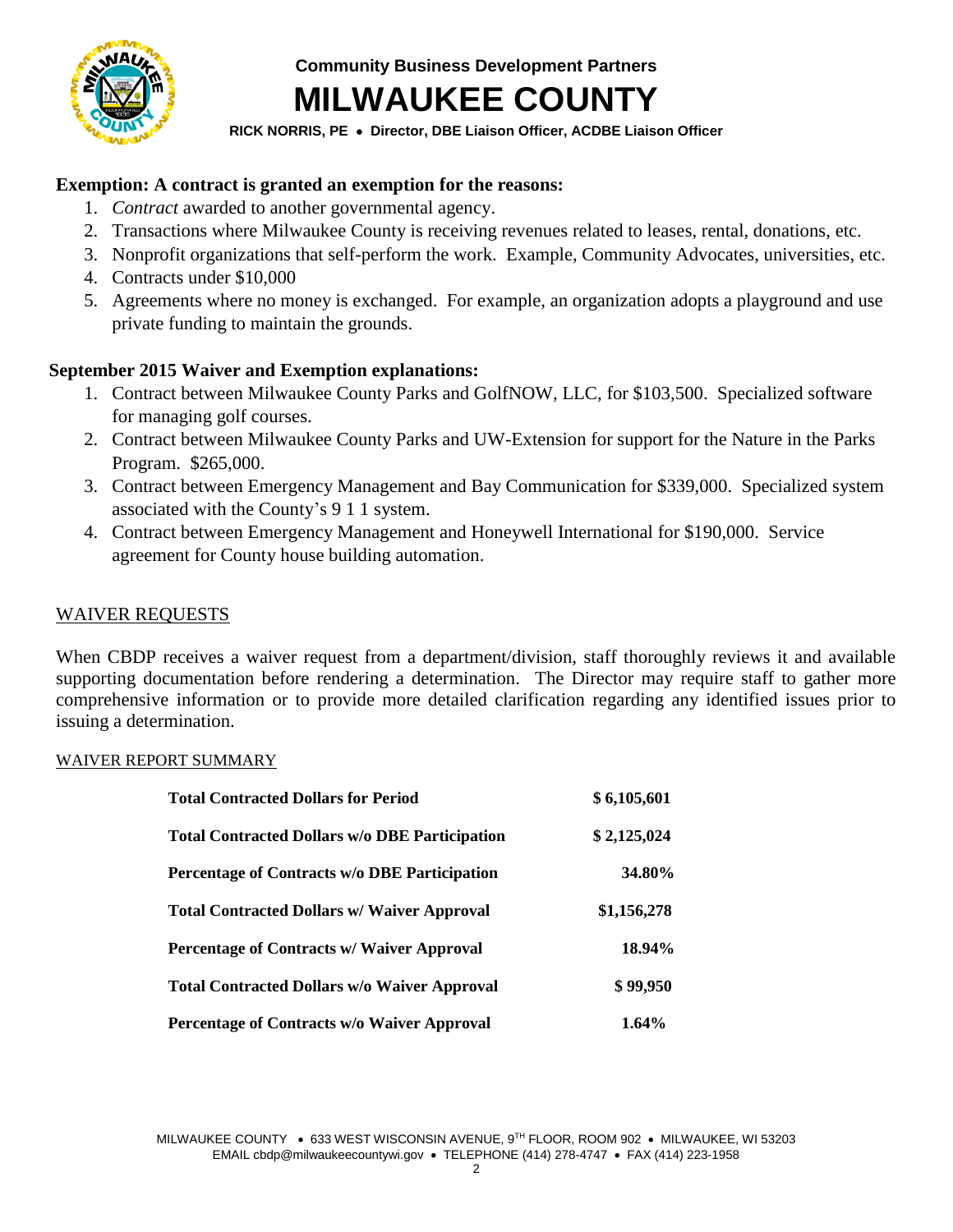

**Community Business Development Partners MILWAUKEE COUNTY**

**RICK NORRIS, PE Director, DBE Liaison Officer, ACDBE Liaison Officer**

It is also important to note that the Milwaukee County Code of General Ordinances exempts various contracts from DBE participation consideration review for services such as those used for the purpose of securing credit rating services related to debt issuance and administration. These exemptions appear as Chapter 56.30(2)(a) and  $56.30(10)(a)$ .

| <b>Total Contracted Dollars for Period</b>         | \$6,105,601 |
|----------------------------------------------------|-------------|
| <b>Total Exempted Contract Dollars</b>             | \$868,796   |
| <b>Percentage of Exempted Contracts for Period</b> | 14.23%      |

#### **Reporting for the period January 2015 through the end of September 2015**:

Number of contract let: 328, 145 (44.2%) with participation and 183 (55.8%) without participation. The total contract values are \$54.1 million and \$70.3 million respectively, for a total contract value of approximately \$124.4 million. Of the \$54.1 million, approximately \$16.9 million was contracted with DBE firms, representing 13.6% of the year end contract value of \$124.4 million. The 13.6% is below the targeted average goal of 21 (the average of 17% and 25%) percent.

By applying the average 21% against the \$70.3 million that does not have participation, would result in additional \$14.8 million in DBE participation. Adding the \$14.8 million to the \$16.9 million that has participation will result in a total DBE participation of \$31.7 million, which brings the overall participation to approximately 25.5 percent, exceeding the 21 percent target.

CBDP prepared this informational report, and recommends that it be received and filed, as such.

Approved by: Kick Varris Rick Norris, PE Director, CBDP CC: Chris Abele, Milwaukee County Executive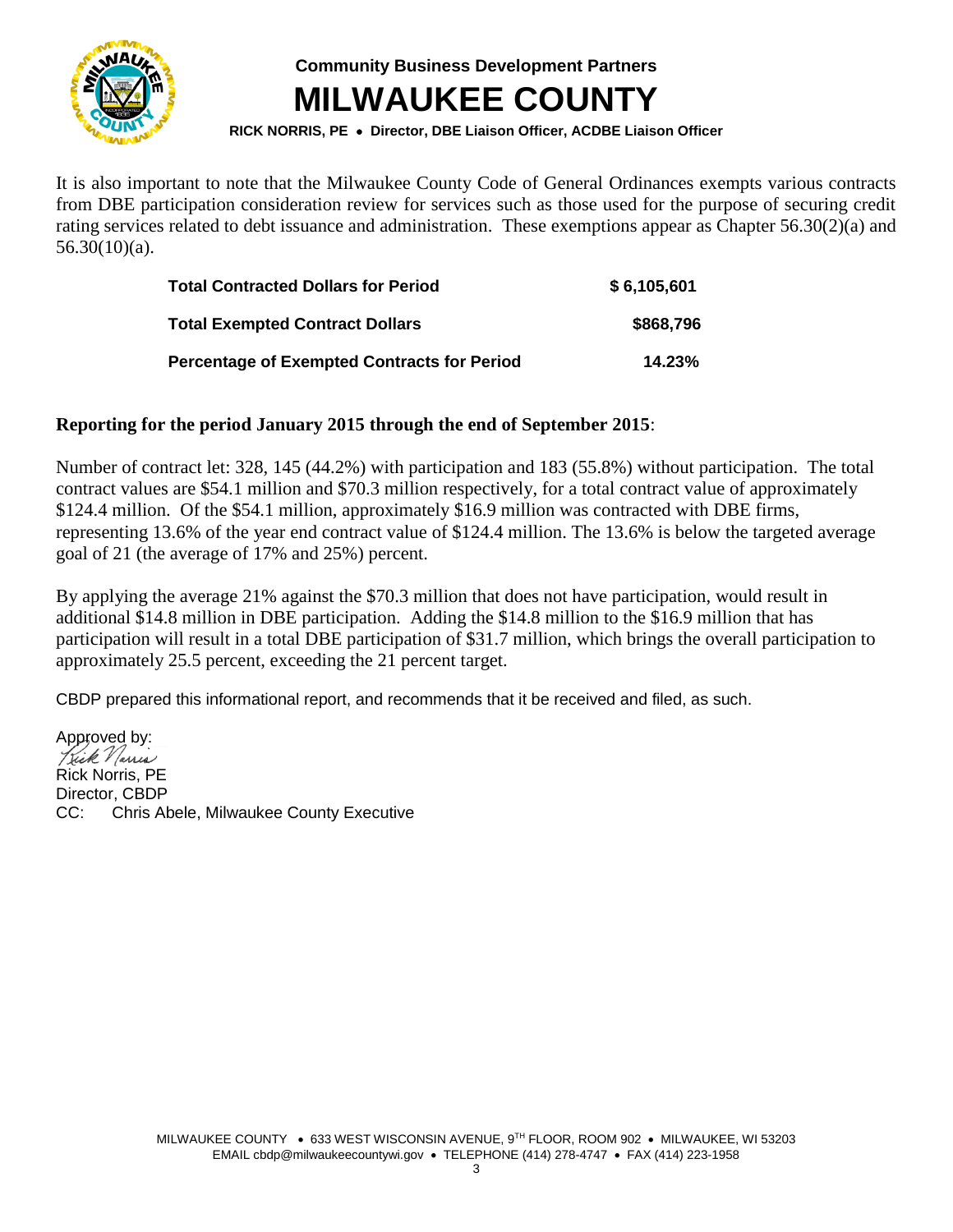#### *Monthly Waiver Report for September 2015* Page 1 0f 2

**Prepared by the Department of Community Business Development Partners**

#### Director's Report **Total Contract \$ Amount for Period <sup>4</sup>**

| гтератей by the Department of Community Business Development гагинегs                                                                                                                                                  |                                                           |           |
|------------------------------------------------------------------------------------------------------------------------------------------------------------------------------------------------------------------------|-----------------------------------------------------------|-----------|
| Director's Report                                                                                                                                                                                                      | Total Contract \$ Amount for Period 4                     | 6,105,601 |
| <sup>1</sup> These contracts are exempted from Disadvantaged Business Enterprise participation review within the guidelines of Code of General Ordinance Chapter 56.30(2)(a). Not included in the waiver calculations. | Total Contract \$ Amount w/o DBE Participation for Period | 2,125,024 |
| <sup>2</sup> Waivers approved by CBDP; within guidelines of Code of General Ordinances                                                                                                                                 | Percentage w/o DBE Participation                          | 34.80%    |
| <sup>3</sup> Contracts issued by Departments in violation of the Code of General Ordinances; CBDP is made aware of these projects when Accounts Payable forwards new contract information.                             | Total Approved Waiver \$ Amount <sup>2</sup>              | 1,156,278 |
| <sup>4</sup> Total does not include Procurement Division Figures                                                                                                                                                       | Percentage Waived <sup>2</sup>                            | 18.94%    |
|                                                                                                                                                                                                                        | Total Unapproved Waiver \$ Amount <sup>3</sup>            | 99,950    |
|                                                                                                                                                                                                                        | Percentage w/o Waiver Approval 3                          | 1.64%     |
|                                                                                                                                                                                                                        | <b>Total Exempted \$ Amount</b>                           | 868,796   |
|                                                                                                                                                                                                                        | <b>Percentage Exempted from Waiver Calculations</b>       | 14.23%    |
| September 2015<br><b>REPORTING Ending PERIOD</b>                                                                                                                                                                       | Missed opportunity of:                                    | 1,282,176 |

| <b>DEPARTMENT</b>                         | <b>CONSULTANT/CONTRACTOR</b>                                                                        | <b>SERVICES</b>                           | <b>COMMENTS</b>                      | <b>EXEMPTED</b> | Waived       | <b>Unapproved Waivers</b> |
|-------------------------------------------|-----------------------------------------------------------------------------------------------------|-------------------------------------------|--------------------------------------|-----------------|--------------|---------------------------|
| Comptroller                               | <b>Administration fees for 2013B General Airport Revenue bonds</b>                                  | <b>US Bank</b>                            | <b>Specialty Service</b>             | 1,125.00        |              |                           |
| <b>Corporation Counsel</b>                | Opinion & analysis of pension liabilities                                                           | The Segal Company (Midwest)               | <b>Specialty Service</b>             |                 | 25.000.00    |                           |
|                                           | Representation in matters relating to L Johnson matter in Federal Court                             | Whyte Hirschboeck Dudek SC                | Specialty Service                    | 40.000.00       |              |                           |
|                                           | Special counsel in mediation & interest arbitration in union matters fee increase                   | Buelow Vetter Buikema Olson & Vliet, LLC  | <b>Specialty Service</b>             | 75.000.00       |              |                           |
|                                           | Representation in matters relating to prosecution of any claims in O'Donnell Park Parking Structure | Whyte Hirschboeck Dudek SC                | <b>Specialty Service</b>             | 40.000.00       |              |                           |
| Parks                                     | Sowing, Empowering & Eliminating Deserts of Food Initiative - Fresh Mobile Market                   | <b>Hunger Task Force</b>                  | <b>Interagnecy Cooperation</b>       | 68.200.00       |              |                           |
|                                           | Software to manage golf course scheduling needs                                                     | GolfNOW. LLC                              | Sole Source                          | $\sim$          | 103.500.00   |                           |
|                                           | Support for Nature in the Parks Program                                                             | <b>UW-Extension</b>                       | <b>Interagnecy Cooperation</b>       | $\sim$          | 265,000.00   |                           |
| <b>Clerk of Circuit Court</b>             | <b>Family Drug Treatment Court Coordinator funding</b>                                              | Rebecca Foley                             | <b>Specialty Service</b>             |                 | 89,289.00    |                           |
| <b>DHHS</b>                               | Wisconsin Home Energy Assistance Program Amendment #3 for crisis services & closure                 | SDC - CR                                  | <b>Interagnecy Cooperation</b>       | 145,000.00      |              |                           |
| <b>House of Correction</b>                | Provide GED preparation & basci skills instruction to HOC inmates                                   | Milwaukee Area Technical College          | <b>Interagnecy Cooperation</b>       | 19,111.00       |              |                           |
|                                           | Provide locum tenens healthcare providers, including sourcing, screening & presenting candidates    | Jackson & Coker Locum Tenens, LLC         | Without review by CBDP               |                 |              | \$99,950.00               |
| <b>Emergency Management</b>               | ImageTrend Elite EMS software upgrade for Mobile Integrated Health database                         | ImageTrend                                | Increase to existing agreement       |                 | 5,000.00     |                           |
|                                           | Replacement of the County's 9-1-1 System                                                            | <b>Bay Communications, Inc.</b>           | Sole Source                          | $\sim$          | 339.019.15   |                           |
| DAS - FM - A&E                            | <b>GMIA - Taxi Cab Ground Transport Lot</b>                                                         | <b>Burns &amp; McDonnell</b>              | <b>Annual Consultant Utilization</b> | $\sim$          | 11.000.00    |                           |
|                                           | <b>FMD Admin Procedure Development</b>                                                              | Facility Futures, Inc.                    | <b>Specialty Service</b>             | $\sim$          | 91.000.00    |                           |
|                                           | Kern Park - New Restroom Facility & Attached Pavilion                                               | <b>Harwood Engineering Consultants</b>    | Annual Consultant Utilization        | $\sim$          | 10,000.00    |                           |
|                                           | Doctors Park - New Restroom Facility & Attached Pavilion                                            | <b>Harwood Engineering Consultants</b>    | <b>Annual Consultant Utilization</b> | $\sim$          | 10.000.00    |                           |
|                                           | McGovern Park - New Restroom Facility & Detached Pavilion                                           | <b>Harwood Engineering Consultants</b>    | Annual Consultant Utilization        | $\sim$          | 10.000.00    |                           |
|                                           | Service Agreement for Courthouse building automation                                                | Honeywell International, Inc.             | Sole Source                          |                 | 190,000.00   |                           |
| <b>DHHS - Housing</b>                     | <b>Senior Center operations</b>                                                                     | Village of Bayside                        | <b>Interagnecy Cooperation</b>       | 3.059.00        |              |                           |
|                                           | 2015 CDBG Sub-Recipient - peer support services                                                     | JFS Housing, Inc                          | <b>Interagnecy Cooperation</b>       | 18.129.00       |              |                           |
|                                           | 2014 CDBG Sub-Recipient - senior dining ADA fire alarm                                              | City of Franklin                          | <b>Interagnecy Cooperation</b>       | 45,538.00       |              |                           |
|                                           | 2015 CDBG Sub-Recipient - Latino seniors outreach                                                   | <b>United Community Center</b>            | <b>Interagnecy Cooperation</b>       | 13,170.00       |              |                           |
|                                           | 2015 CDBG Sub-Recipient - support of seniors services                                               | Cudahy/St. Francis Interfaith             | <b>Interagnecy Cooperation</b>       | 2.694.00        |              |                           |
|                                           | 2015 CDBG Sub-Recipient - famers' market project                                                    | City of South Milwaukee                   | <b>Interagnecy Cooperation</b>       | 26,705.00       |              |                           |
| <b>District Attorney's Office</b>         | Forensic Evaluation Services for Wiedenhoeft - 980 Commitment                                       | Anthony M. Jurek, Ph.D.                   | <b>Specialty Service</b>             |                 | 3.000.00     |                           |
|                                           | Evaluation in case 00CF004166 for release consideration                                             | Behavioral Consultants, Inc.              | $<$ \$2,000                          |                 | 1,080.00     |                           |
| <b>CEX - Persons w/ Disabilities</b>      | Wil-O-Way center inclusive recreation for persons with disabilities - Amendment 1                   | Easter Seals Southeastern WI              | <b>Interagnecy Cooperation</b>       | 339,937.00      |              |                           |
| <b>Child Support Enforcement</b>          | Pathways to Responsible Fatherhood grant extension                                                  | United Migrant Opportunity Service / UMOS | <b>Interagnecy Cooperation</b>       | 30,128.00       |              |                           |
| ZOO                                       | Hurricane Simulator agreement fee increase to pay invoices                                          | 080 Leasing, LLC                          | $<$ \$2.000                          | 1,000.00        |              |                           |
| <b>County Funded State Court Services</b> | <b>Funding support for Family Drug Treatment Court peer mentor</b>                                  | Meta House                                | <b>Interagnecy Cooperation</b>       |                 | 3,390.00     |                           |
| <b>Grand Total</b>                        |                                                                                                     |                                           |                                      | $868,796.00$ \$ | 1.156.278.15 | \$99,950.00               |